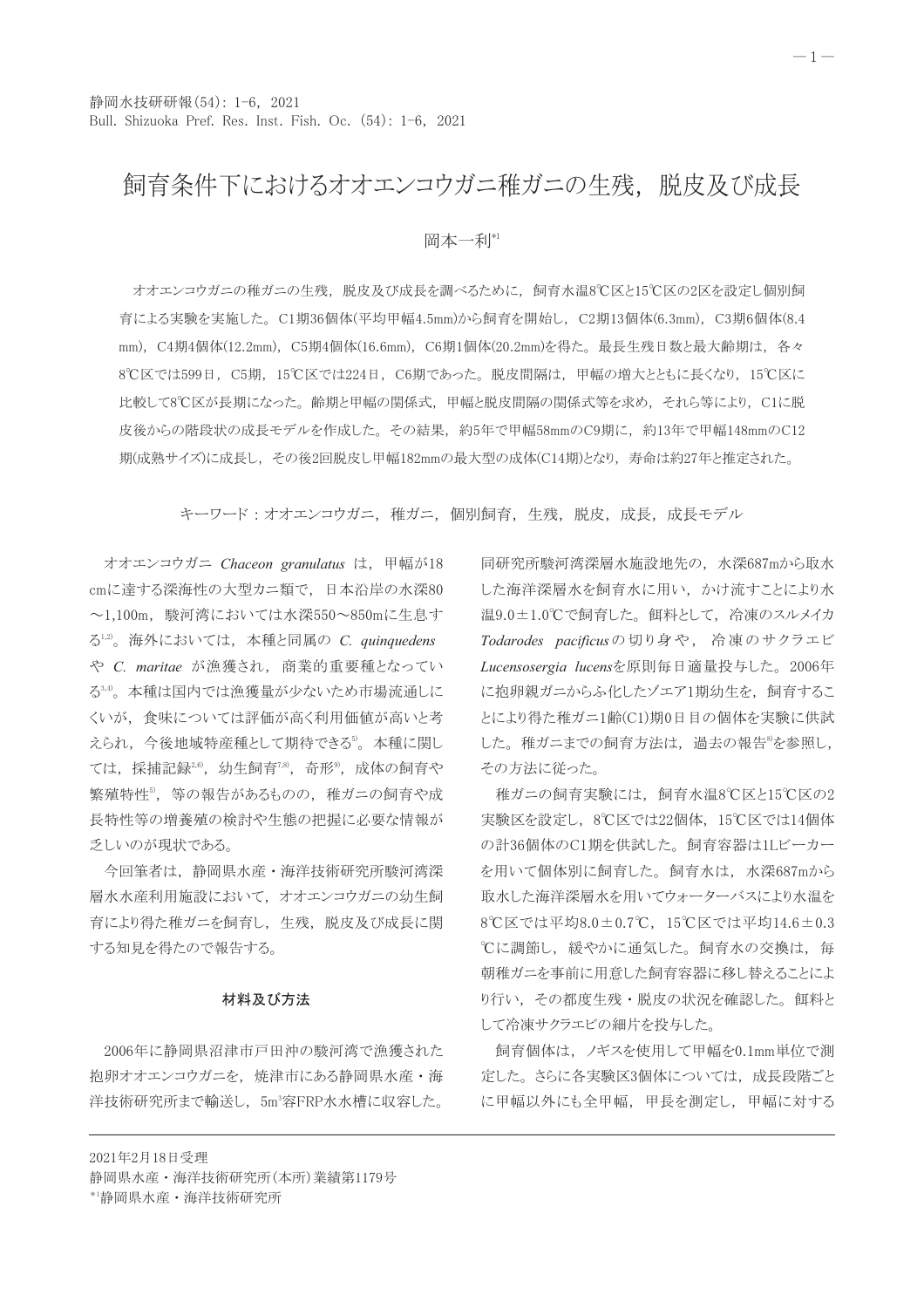表1 飼育稚ガニの個体数、甲幅、脱皮期間

Table 1 Survivals, carapace width and days required each next instar at different water temperature levels.

|                | $8^{\circ}C$          |                                     |                                                                                | $15^{\circ}$ C        |                                     |                                                                       | Total                 |                              |
|----------------|-----------------------|-------------------------------------|--------------------------------------------------------------------------------|-----------------------|-------------------------------------|-----------------------------------------------------------------------|-----------------------|------------------------------|
| Instar         | No. of<br>individuals | Carapace width <sup>*</sup><br>(mm) | Days required each next instar<br>after molting to Cl <sup>*</sup> (min.-max.) | No. of<br>individuals | Carapace width <sup>*</sup><br>(mm) | Days required each next instar<br>after molting to $Cl^*$ (min.-max.) | No. of<br>individuals | Carapace width*<br>(mm)      |
| C1             | 22                    | $4.5 \pm 0.1$                       | $59 \pm 1.4(58 - 61)$                                                          | 14                    | $4.5 \pm 0.1$                       | $29.9 \pm 3.9(22 - 34)$                                               | 36                    | $4.5 \pm 0.1$                |
| C2             | 4                     | $6.2 \pm 0.2$                       | $129.7 \pm 6.0(124-136)$                                                       | 9                     | 6.4 $\pm$ 0.3                       | $63 \pm 7.2(57 - 71)$                                                 | 13                    | $6.3 \pm 0.3$                |
| C <sub>3</sub> | 3                     | $8.6 \pm 0.5$                       | $238 \pm 10.8(226-247)$                                                        | 3                     | $8.2 \pm 0.8$                       | 104                                                                   | 6                     | $8.4 \pm 0.6$                |
| C <sub>4</sub> | 3                     | $12.4 \pm 0.6$                      | $384.3 \pm 9.1(376-394)$                                                       |                       | 11.8                                | 160                                                                   | 4                     | $12.2 \pm 0.5$               |
| C <sub>5</sub> | $\mathcal{S}$         | $16.8 \pm 1.1$                      |                                                                                |                       | 16.1                                | 222                                                                   | 4                     | $16.6 \pm$<br>$\overline{1}$ |
| C <sub>6</sub> | $\Omega$              |                                     |                                                                                |                       | 20.2                                |                                                                       |                       | 20.2                         |

 $\ast:$  mean  $\pm$  S.D.



- $Fig 1$ Measurement sites (carapace width, long carapace width, carapace length) of juvenile crab Chaceon granulatus.
- 図1 稚ガニの形態の測定部位(甲幅、全甲幅、甲長)



- $Fig. 2$ Relationships between carapace width and long carapace width (O), between carapace width and carapace length (O) of juvenile crab Chaceon granulatus.
- 図2 稚ガニの甲幅と全甲幅(●)、甲幅と甲長(○)の関係



- Fig.3 Change of survival rate of juvenile crab Chaceon granulatus under  $8^{\circ}C$  ( $\bullet$ ) and  $15^{\circ}C$  (O) rearing conditions.
- 図3 稚ガニの8℃(●)、15℃(○)の飼育水温別の生残率の 推移

関係を調べた。各測定部位については、図1に示した。

生残率及び成長の推移を調べるとともに、甲幅と全甲 幅・甲長、脱皮前甲幅と脱皮後甲幅、甲幅と脱皮間隔 及び齢期と甲幅それぞれの関係を調べた。求めた回帰 式については、8℃区と15℃区の2回帰式が等しいかにつ いて検定(共分散分析)した。

#### 結 果

飼育実験により得られた稚ガニの齢期別の個体数、平 均甲幅, 脱皮期間(C1脱皮日を0日目とした各脱皮日ま での日数)を水温区別に表1に示した。C1期36(8℃区22, 15℃区14)個体から、C2期13(8℃区4,15℃区9)個体, C3期6(8℃区3, 15℃区3)個体, C4期4(8℃区3, 15℃区1) 個体, C5期4(8℃区3, 15℃区1)個体, C6期1(8℃区0, 15℃区1)個体,が得られた。

#### 甲幅と甲長

8℃区3個体(C1-6期, C1-3期, C1-3期), 15℃区3個 体(C1-5期, C1-5期, C1-5期)の甲幅と全甲幅, 甲幅と 甲長の各々の関係を図2に示した。

甲幅(x)と全甲幅(y)の関係式は,

 $y = 1.138x - 0.095$  (r = 0.999, n=27, p < 0.001) 甲幅(x)と甲長(y)の関係式は,

 $y = 0.839x + 0.682$  (r = 0.998, n =27, p < 0.001) で表された。

### 生残と成長

飼育水温別の生残率の推移を図3に示した。8℃区, 15℃区ともに100日頃までに生残率の急激な減少が確認 された。それ以降は比較的安定し、8℃区では最長599 日, 15℃区では最長224日生残した。

飼育水温別の個体別甲幅の推移を図4に示した。成長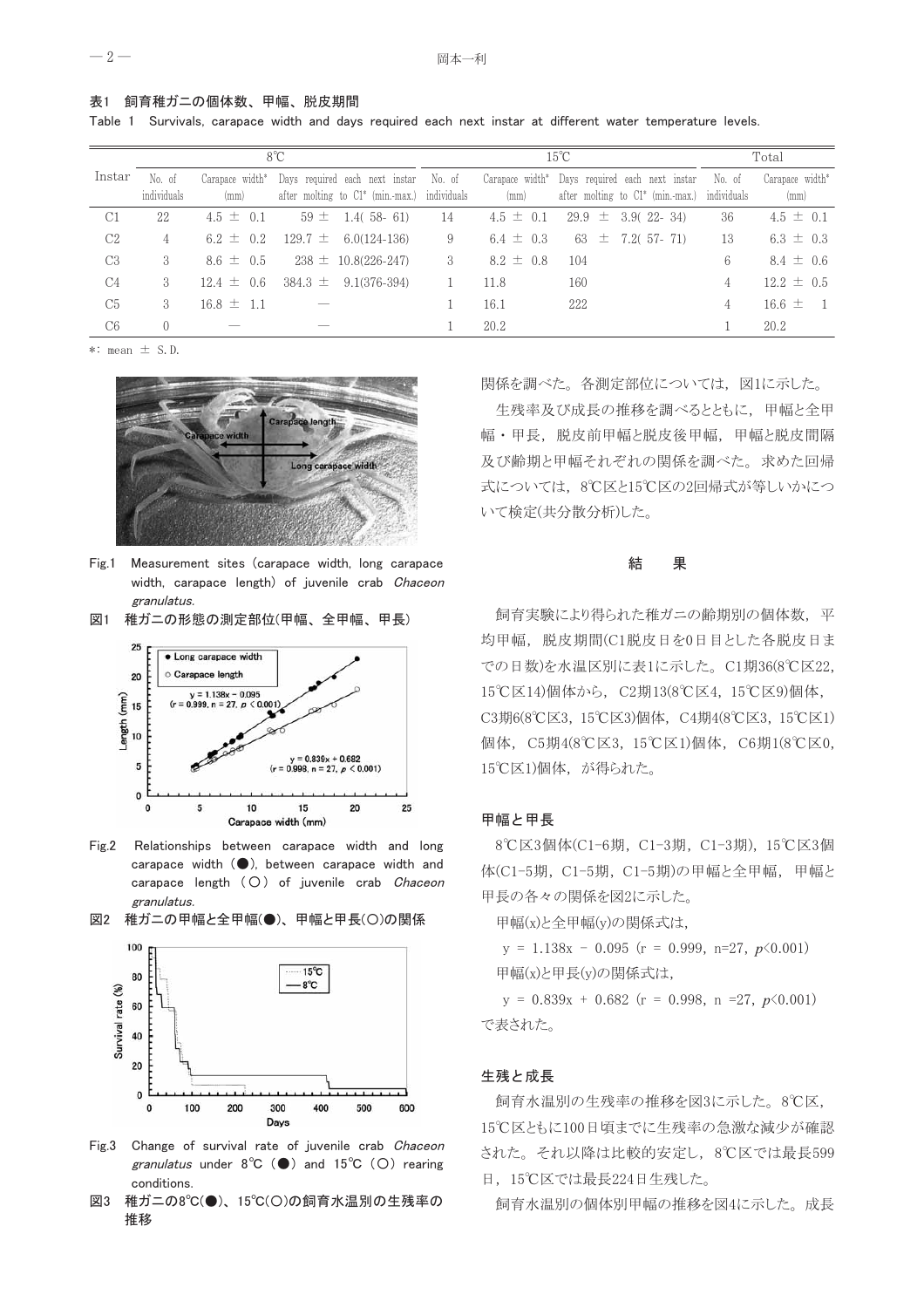

Fig.4 Change of carapace width of juvenile crab Chaceon granulatus under  $8^{\circ}C$  ( $\bullet$ ) and  $15^{\circ}C$  (O) rearing conditions

図4 稚ガニの8℃(●)、15℃(○)の飼育水温別の個体別甲 幅の推移



Fig.5 Relationships between pre-molt carapace width and post-molt carapace width of juvenile crab Chaceon granulatus under  $8^{\circ}C$  ( $\bullet$ ) and  $15^{\circ}C$  (O) rearing conditions

図5 稚ガニの8℃(●)、15℃(○)の飼育水温別の脱皮前甲 幅と脱皮後甲幅の関係



Fig.6 Relationships between carapace width and intermolt of juvenile crab Chaceon granulatus under 8 °C ( $\bullet$ ) and 15 °C (O) rearing conditions.

図6 稚ガニの8℃(●)、15℃(○)の飼育水温別の甲幅と脱 皮間隔の関係

は、8℃区と15℃区では大きく異なり、同一水温同士では 個体差が小さかった。8℃区において376日後に甲幅18mm に達するC5期の個体を確認した。15℃区においては228 日後に甲幅20.2mmに達するC6期の個体を確認した。

## 脱皮成長

脱皮後の脱皮前の値に対する関係は一次式で示され ることが知られており10, その関係を示した図をHiattの定 差図という11。今回の結果にも適用して10, 脱皮前甲幅と 脱皮後甲幅の関係を図5に示した。8℃区、15℃区各々 の回帰式の間には有意な差は認められなかったので、両 者併合した単一の脱皮前甲幅(x)と脱皮後甲幅(y)の関係 式を求めたところ,

 $y = 1.299x + 0.444$  (r = 0.990, n =28, p < 0.001) で表された。

#### 脱皮間隔

飼育水温別の甲幅と脱皮間隔の関係を水温区別に図6 に示した。脱皮間隔は、甲幅の増大とともに長くなり、15 ℃区に比較して8℃区が長期になった。甲幅(x)と脱皮間 隔(y)の関係式は,

 $8^{\circ}$ C区で, y = 11.659x + 3.364

 $(r = 0.973, n = 13, p\angle 0.001)$  $15^{\circ}$ C区で, y = 2.957x + 16.984  $(r = 0.926, n = 15, p\angle 0.001)$ で表された。

#### 齢期と甲幅

脱皮回数(齢期)と各齢における計測形質との関係は Brooksの法則と呼ばれる指数式で示されることが知られて いる11)。今回の結果にも適用して飼育水温別の齢期と甲 幅の関係を図7に示した。齢期(x)と甲幅(y)の関係は、8 ℃区, 15℃区の間には有意な差は認められず、その関 係は.

 $y = 3.347 e^{0.316x}$  (r = 0.994, n = 41, p < 0.001) で表された。

#### 考 察

オオエンコウガニの稚ガニについては、C1期の情報が あるに過ぎなかったが<sup>8</sup>、今回初めてC2期以降の飼育に 成功し、各齢期ごとの甲幅や脱皮期間の情報を得ること ができた。甲幅と甲長の関係式から、本種は常に甲長よ り甲幅が大きく、横長の体型であることが判明した(図2)。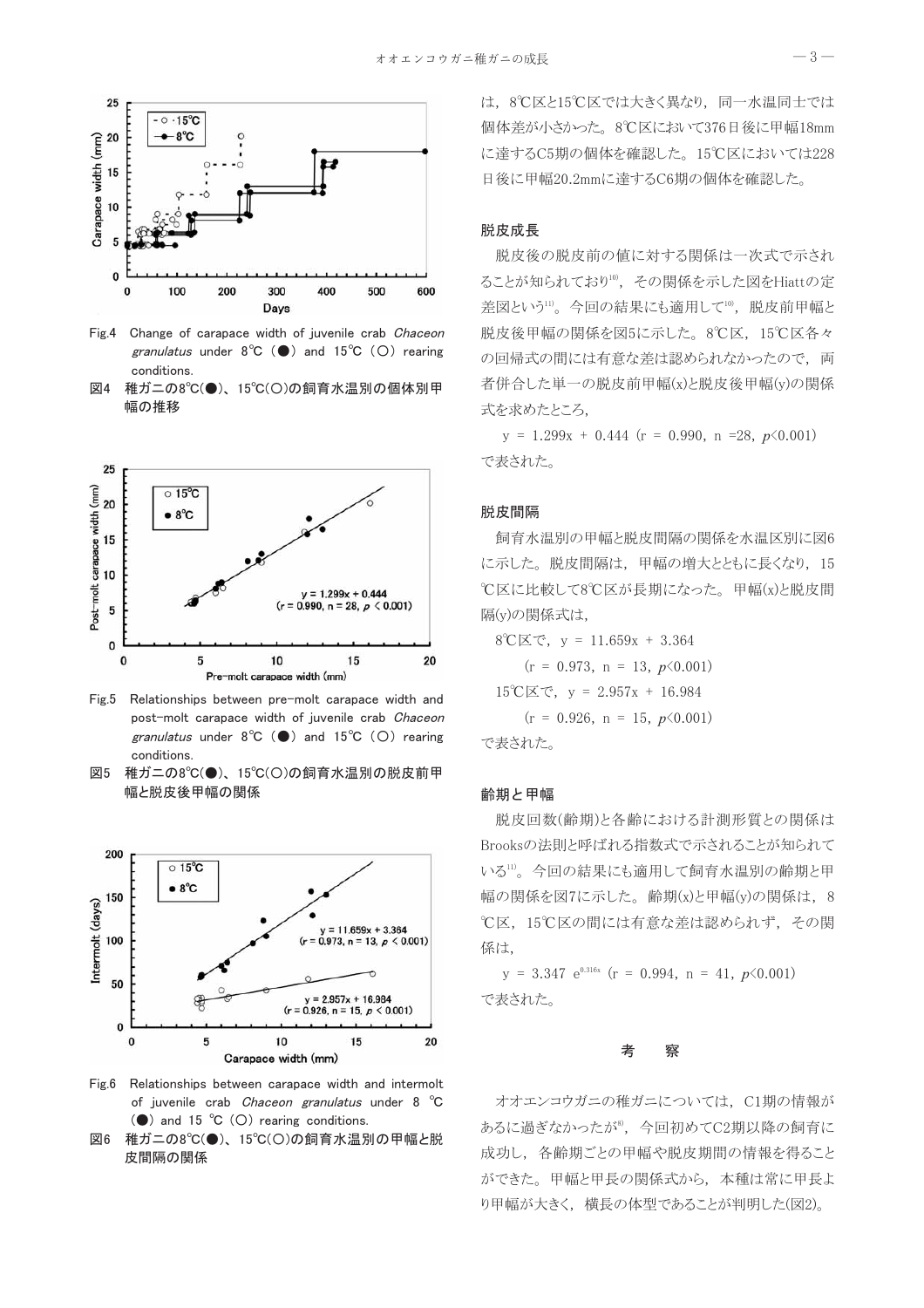

Fig.7 Relationships between instar and carapace width of juvenile crab *Chaceon granulatus* under  $8^{\circ}C$  ( $\bullet$ ) and  $15^{\circ}C$  (O) rearing conditions.

The exponential formula between instar (x) and carapace width (y) is expressed as follows; y = 3.347  $e^{0.316x}$  (r = 0.994, n = 41, p < 0.001)





 $Fig 8$ Step-by-step growth model of carapace width of deep sea red crab Chaceon granulatus, constructed from Fig. 6, Fig. 7 (in immature size)and past data (in mature size).

図8 オオエンコウガニ1齢期以降の階段状の成長モデル 図6、7、過去の報告値(成熟サイズの成長率10.7%) を利用して作成。

さらに、今回の結果と過去の報告から、天然海域にお ける推定成長と成熟について調べた。その際、本種の生 息水温に近い8℃区における甲幅と脱皮間隔の関係式 (図6)と齢期と甲幅の関係式(図7)から、C1に脱皮後から の経過時間と甲幅の関係、すなわち脱皮時に階段状とな る成長ラインを推定した。オオエンコウガニの最小抱卵個 体の甲幅は123mm, 最大個体の甲幅は179mm, 甲幅150 mmの成体雌が脱皮し甲幅166mmに成長(成長率10.7%)す ることはすでに報告されている。また、他の甲殻類では 性成熟の前後で成長率が変化する事例も報告されている ことから12, 若齢サイズまでは今回の齢期と甲幅の関係式 を適用し、成熟サイズである甲幅123mm以上で、最大個 体である甲幅180mm前後までは、成長率10.7%を適用し, 成長ラインを求め、これをオオエンコウガニの成長モデル とした(図8)。

この成長モデルによれば、C1期に脱皮してから、約5 年で甲幅58mmのC9期に、約13年で甲幅148mmのC12期 (成熟サイズ)に成長する。C12期以降も2回脱皮し甲幅 182mmの最大型の成体(C14期)となる。ちなみに、C12期 の期間は4.8年と推定されたが、飼育下において、甲幅 150mmの個体は入手してから43カ月(3.6年)脱皮しないこ とが確認されており<sup>5</sup>, 推定期間と矛盾しない。また、飼 育下において、入手してから脱皮しないで最高1133日 (3.1年)生残した事例があることから<sup>5</sup>, C14期に脱皮以降 も最低でも3年程度は生残するものと推定された。

本種は卵からふ化した後,約3カ月(0.3年)の間に,ゾ エア1~5期, メガロパ期を経てC1期に成長することが知 られている<sup>8</sup>。幼生期間0.3年, C1~14期間23.7年, C14 期以降3年として、本種の寿命を計算すると、約27年と推 定された。

#### 謝 辞

本種の入手に御協力いただいた戸田及び田子漁業協 同組合の漁業者・職員の方々、静岡県水産技術研究所 駿河湾深層水水産利用施設の職員の方々に厚く御礼申 し上げる。

#### 文 献

- 1) 三宅貞祥 (1983): 原色日本大型甲殻類図鑑(II), 保育社,大阪,277pp.
- 2) 鈴木雄策・沢田貴義 (1978):駿河湾で採捕された オオエンコウガニ科の1種とタラバガニ科の4種につい て、静岡県水産試験場研究報告, 12, 11~14.
- 3) Wigley R.L., Theroux R.B., Murray H.E. (1975): Deep-sea red crab, Geryon quinquedens, survey off northeastern United States, Marine Fisheries Review, 37,  $1 \sim 21$ .
- 4) Melville-Smith R. (1987) : The reproductive biology of Gervon maritae (Decapoda, Brachyura) off South West Africa/Namibia, Crustaceana, 53, 259~275.
- 5) 岡本一利 (2014): 飼育条件下におけるオオエンコウ ガニ成体雌の生残、脱皮および繁殖状況、静岡県 水産技術研究所研究報告, 46, 17~22.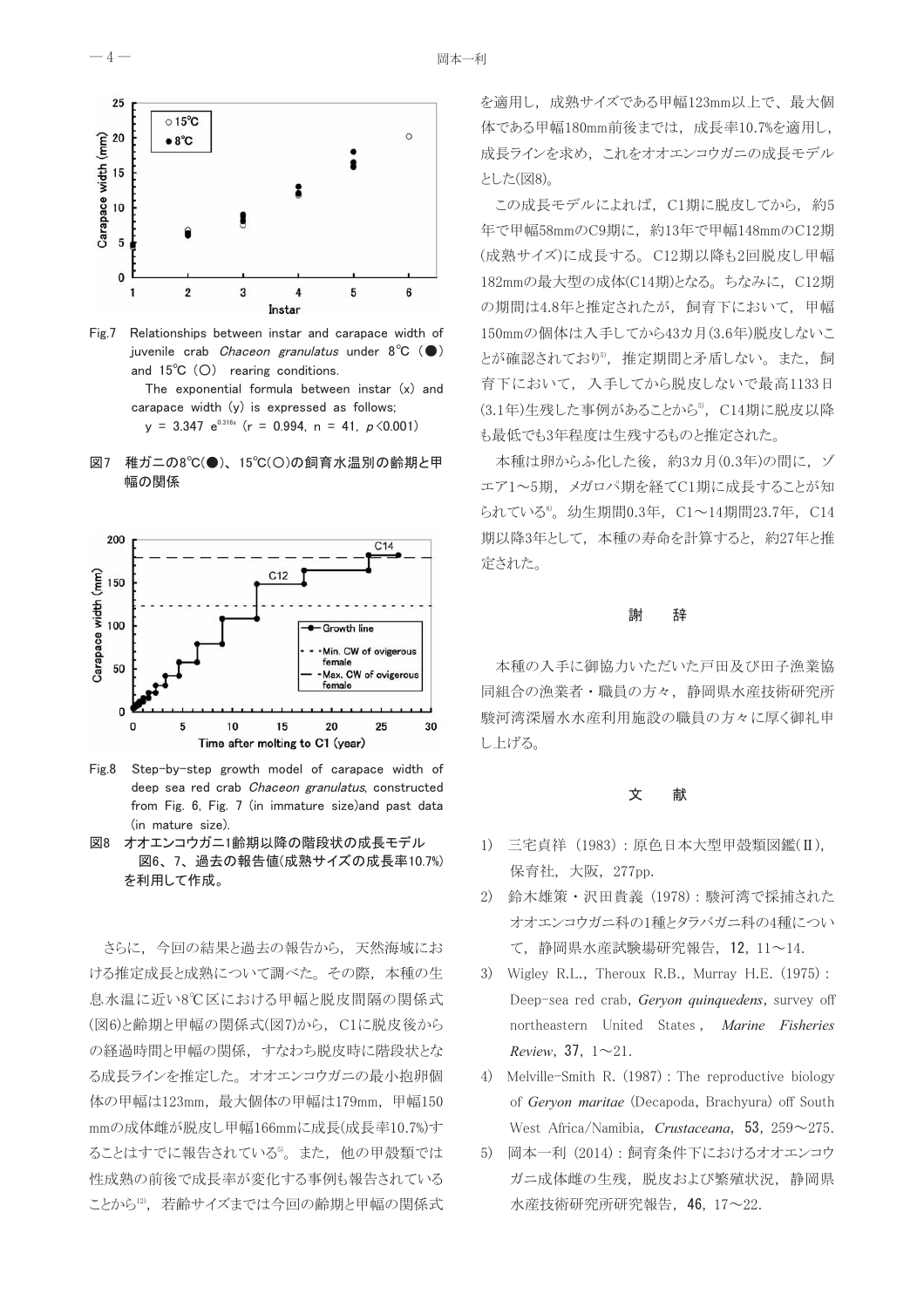- 6) 田中敬健·松原壮六郎·山本浩一·藤田信一·大 西慶一 (1983):静岡県沿岸の深海底生生物の研 究一Ⅲ 相模湾西部海域におけるかにかご調査結 果,静岡県水産試験場研究報告, 18, 1~13.
- 7) 大西慶一 (1982): オオエンコウガニ幼生の飼育,静 岡県水産試験場研究報告, 16, 87~95.
- 8) Okamoto K., Atsumi S., Matsuyama H. (2005): Complete larval development of the deep sea red crab Chaceon granulatus under laboratory conditions, Aquaculture Science, 53(1),  $93{\sim}94$ .
- Okamoto K. (1991) : Abnormality found in 9)

thecheliped of Geryon affinis granulatus Sakai, Researches on Crustacea, 20,  $63 \sim 65$ .

- 10) 浜崎活幸(1996): ガザミの生殖と発育に関する研究, (社)日本栽培漁業協会特別研究報告第8号, 東京,  $1 \sim 124$ .
- 11) 皆川 恵·隆島史夫(1996): 2.生理学§4脱皮と成 長. エビ・カニ類の増養殖 基礎科学と生産技術, 株式会社恒星社厚生閣,東京, 64~90.
- 12) 阿部晃治 (1982): ケガニの脱皮回数と成長につい て、日本水産学会誌, 48(2), 157~163.